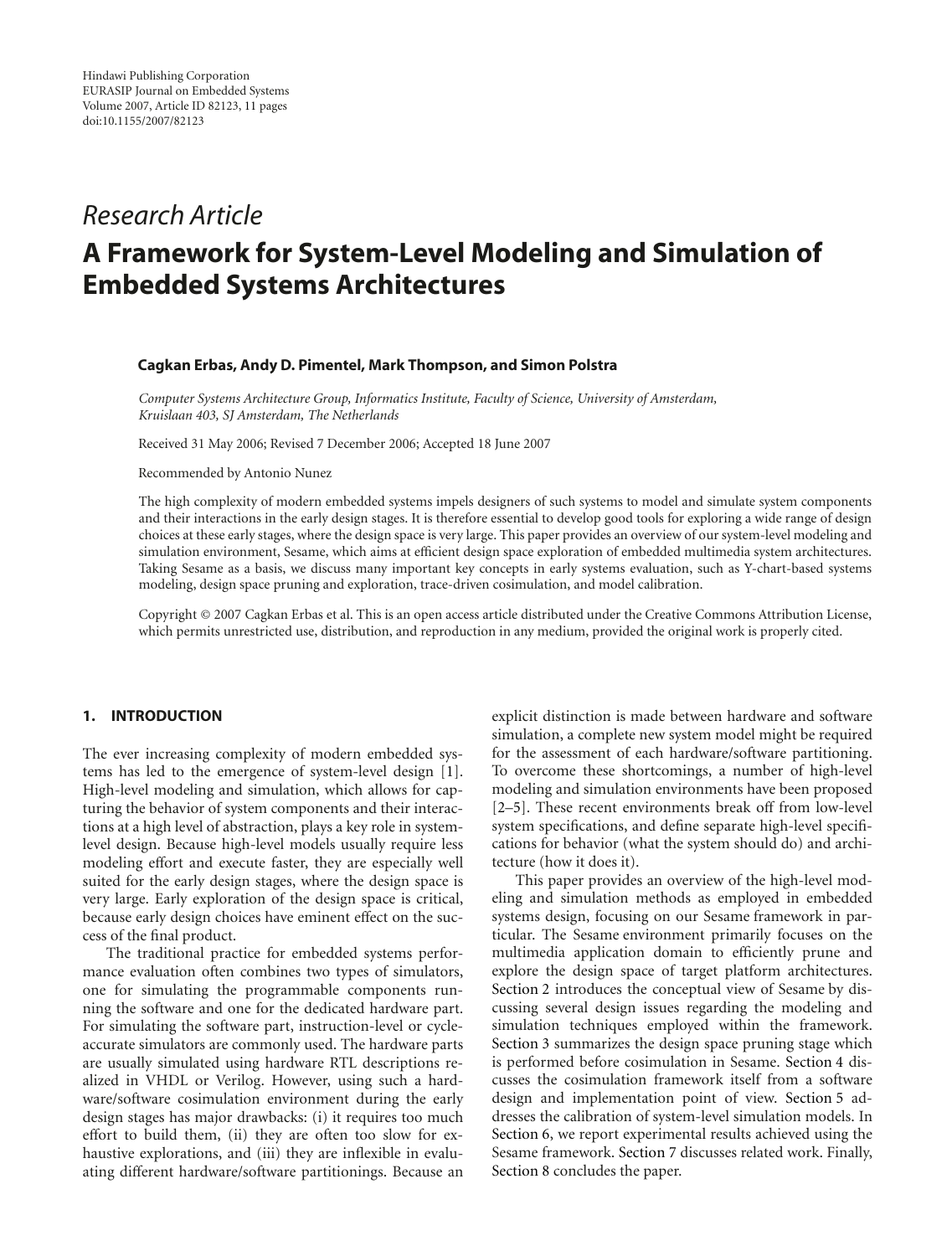<span id="page-1-2"></span><span id="page-1-1"></span>

<span id="page-1-3"></span>Figure 1: (a) Mapping an application model onto an architecture model. An event-trace queue dispatches application events from a Kahn process towards the architecture model component onto which it is mapped. (b) Sesame's three-layered structure: application model layer, architecture model layer, and the mapping layer which is an interface between application and architecture models.

## <span id="page-1-0"></span>**2. THE SESAME APPROACH**

The Sesame modeling and simulation environment facilitates performance analysis of embedded media systems architectures according to the Y-chart design principle [\[6,](#page-9-6) [7](#page-9-7)]. This means that Sesame decouples application form architecture by recognizing two distinct models for them. According to the Y-chart approach, an application model—derived from a target application domain—describes the functional behavior of an application in an architecture-independent manner. The application model is often used to study a target application and obtain rough estimations of its performance needs, for example, to identify computationally expensive tasks. This model correctly expresses the functional behavior, but is free from architectural issues, such as timing characteristics, resource utilization, or bandwidth constraints. Next, a platform architecture model—defined with the application domain in mind—defines architecture resources and captures their performance constraints. Finally, an explicit *mapping step* maps an application model onto an architecture model for cosimulation, after which the system performance can be evaluated quantitatively. This is depicted in [Figure 1\(a\).](#page-1-1) The performance results may inspire the system designer to improve the architecture, modify the application, or change the projected mapping. Hence, the Ychart modeling methodology relies on independent application and architecture models in order to promote their reuse to the greatest conceivable extent.

For application modeling, Sesame uses the Kahn process network (KPN) [\[8](#page-9-8)] model of computation in which parallel processes—implemented in a high-level language communicate with each other via unbounded FIFO channels. Hence, the KPN model unveils the inherent task-level parallelism available in the application and makes the communication explicit. Furthermore, the code of each Kahn process is instrumented with annotations describing the application's computational actions, which allows to capture the computational behavior of an application. The reading from and writing to FIFO channels represent the communication behavior of a process within the application model. When the Kahn model is executed, each process records its computational and communication actions, and thus generates a trace of *application events*. These application events represent the application tasks to be performed and are necessary for driving an architecture model. Application events are generally coarse grained, such as *read(channel id, pixel block)* or *execute(DCT)*.

*Parallelizing applications*. The KPN applications of Sesame are obtained by *automatically* converting a sequential specification  $(C/C++)$  using the KPNgen tool [\[9](#page-9-9)]. This conversion is fast and correct by construction. As input KPNgen accepts sequential applications specified as static affine nested loop programs, onto which as a first step it applies a number of source-level transformations to adjust the amount of parallelism in the final KPN, the C/C++ code is transformed into single assigment code (SAC), which resembles the dependence graph (DG) of the original nested loop program. Hereafter, the SAC is converted to a polyhedral reduced dependency graph (PRDG) data structure, being a compact representation of a DG in terms of polyhedra. In the final step, a PRDG is converted into a KPN by associating a KPN process with each node in the PRDG. The parallel Kahn processes communicate with each other according to the data dependencies given in the DG. Further information on KPN generation can be found in [\[9,](#page-9-9) [10](#page-9-10)].

An architecture model simulates the performance consequences of the computation and communication events generated by an application model. It solely accounts for architectural (performance) constraints and does not need to model functional behavior. This is possible because the functional behavior is already captured by the application model, which drives the architecture simulation. The timing consequences of application events are simulated by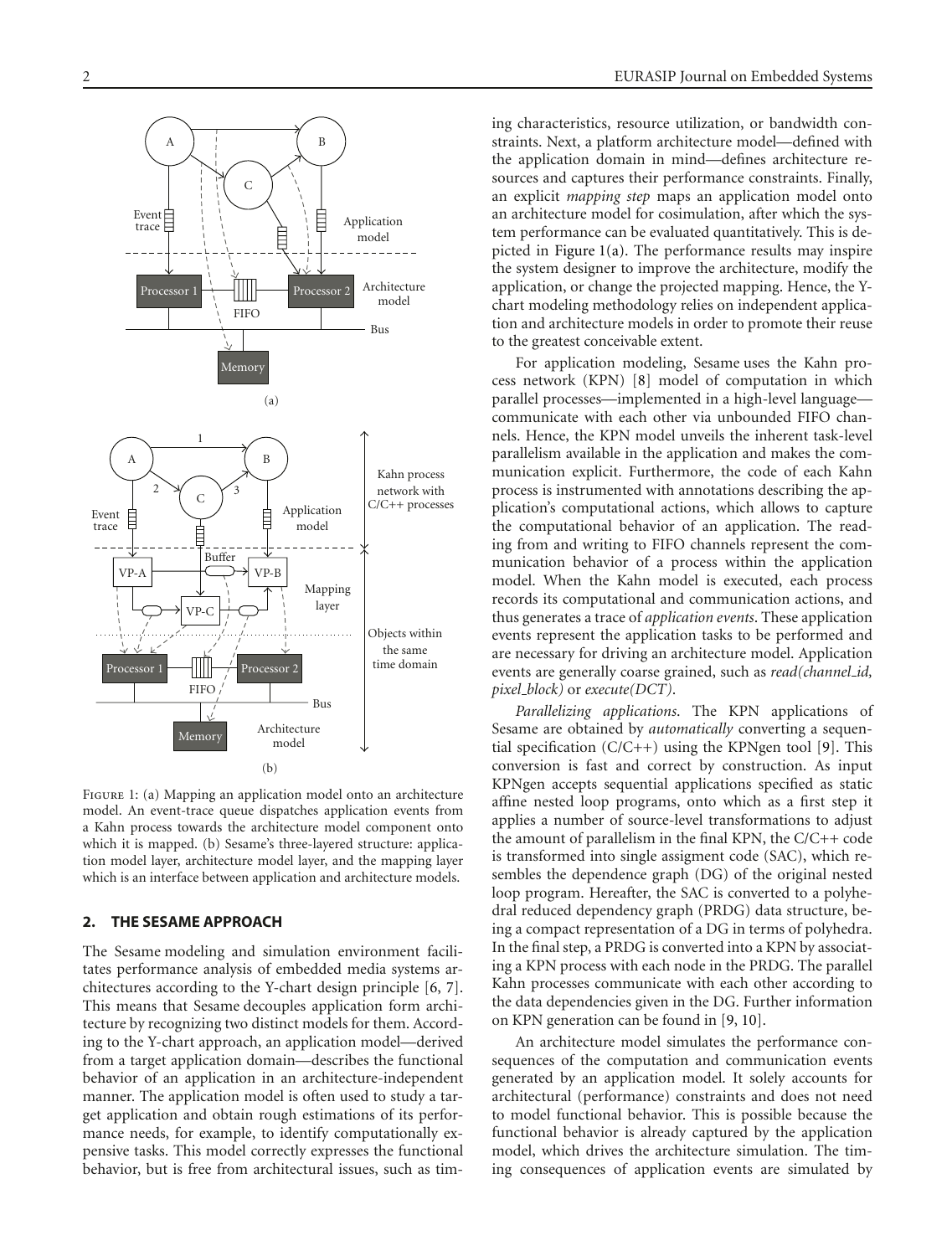parameterizing each architecture model component with a table of operation latencies. The table entries could include, for example, the latency of an *execute(DCT)* event, or the latency of a memory access in the case of a memory component. This trace-driven cosimulation of application and architecture models allows to, for example, quickly evaluate different hardware/software partitionings by just altering the latency parameters of architecture model components (i.e., a low latency refers to a hardware implementation (computation) or on-chip memory access (communication), while a high latency models a software implementation or accessing an off-chip memory). With respect to communication, issues such as synchronization and contention on the shared resources are also captured in the architectural modeling.

To realize trace-driven cosimulation of application and architecture models, Sesame has an intermediate mapping layer. This layer consists of virtual processor components, which are the representation of application processes at the architecture level, and FIFO buffers for communication between the virtual processors. As shown in [Figure 1\(b\),](#page-1-2) there is a one-to-one relationship between the Kahn processes and channels in the application model and the virtual processors and buffers in the mapping layer. The only difference is that the buffers in the mapping layer are limited in size, and their size depends on the modeled architecture. The mapping layer, in fact, has three functions [\[2\]](#page-9-2). First, it controls the mapping of Kahn processes (i.e., their event traces) onto architecture model components by dispatching application events to the correct architecture model component. Second, it makes sure that no communication deadlocks occur when multiple Kahn processes are mapped onto a single architecture model component. In this case, the dispatch mechanism also provides various strategies for application event scheduling. Finally, the mapping layer is capable of dynamically transforming application events into lower-level architecture events in order to realize flexible refinement of architecture models [\[2,](#page-9-2) [11\]](#page-9-11).

The output of system simulations in Sesame provides the designer with performance estimates of the system(s) under study together with statistical information such as utilization of architecture model components (idle/busy times), the degree of contention in a system, profiling information (time spent in different executions), critical path analysis, and average bandwidth between architecture components. These high-level simulations allow for early evaluation of different design choices. Moreover, they can also be useful for identifying trends in the systems' behavior, and help reveal design flaws/bottlenecks early in the design cycle.

Despite of being an effective and efficient performance evaluation technique, high-level simulation would still fail to explore large parts of the design space. This is because each system simulation only evaluates a single design point in the maximal design space of the early design stages. Thus, it is extremely important that some direction is provided to the designer as a guidance toward promising system architectures. Analytical methods may be of great help here, as they can be utilized to identify a small set of promising candidates. The designer then can focus only on this small set, for which

simulation models can be constructed at multiple levels of abstraction. The process of trimming down an exponential design space to some finite set is called *design space pruning*. In the next section, we briefly discuss how Sesame prunes the design space by making use of analytical modeling and multiobjective evolutionary algorithms [\[12](#page-10-0)].

## <span id="page-2-0"></span>**3. DESIGN SPACE PRUNING**

As already mentioned in the previous section, Sesame supports separate application and architecture models within its exploration framework. This separation implies an explicit mapping step for cosimulation of the two models. Since the enumeration of all possible mappings grows exponentially, a designer usually needs a subset of best candidate mappings for further evaluation in terms of cosimulation. Therefore, in summary, the mapping problem in Sesame is the optimal mapping of an application model onto a (platform) architecture model. The problem formulation in Sesame takes three objectives into account [\[12\]](#page-10-0): maximum processing time in the system, total power consumption of the system, and the cost of the architecture. This section aims at giving an overview of the formulation of the mapping problem which allows us to quickly search for promising candidate system architectures with respect to the above three objectives.

#### *Application modeling*

The application models in Sesame are process networks which can be represented by a graph  $AP = (V_K, E_K)$ , where the sets  $V_K$  and  $E_K$  refer to the nodes (i.e., processes) and the directed channels between these nodes, respectively. For each node in the application model, a computation requirement (workload imposed by the node onto a particular component in the architecture model), and an allele set (the processors that it can be mapped onto) are defined. For each channel in the application model, a communication requirement is defined only if that channel is mapped onto an external memory element. Hence, we neglect internal communications (within the same processor) and only consider external (interprocessor) communications.

## *Architecture modeling*

The architecture models in Sesame can also be represented by a graph  $AR = (V_A, E_A)$ , where the sets  $V_A$  and  $E_A$  denote the architecture components and the connections between them, respectively. For each processor in an architecture model, we define the parameters processing capacity, power consumption during execution, and a fixed cost.

Having defined more abstract mathematical models for Sesame's application and architecture model components, we have the following optimization problem.

*Definition 1* (MMPN problem [\[12](#page-10-0), [13\]](#page-10-1)). Multiprocessor mappings of process networks (MMPN) problem is

$$
\min \mathbf{f}(\mathbf{x}) = (f_1(\mathbf{x}), f_2(\mathbf{x}), f_3(\mathbf{x}))
$$
  
subject to  $g_i(\mathbf{x}), \quad i \in \{1, ..., n\}, \mathbf{x} \in X_f,$  (1)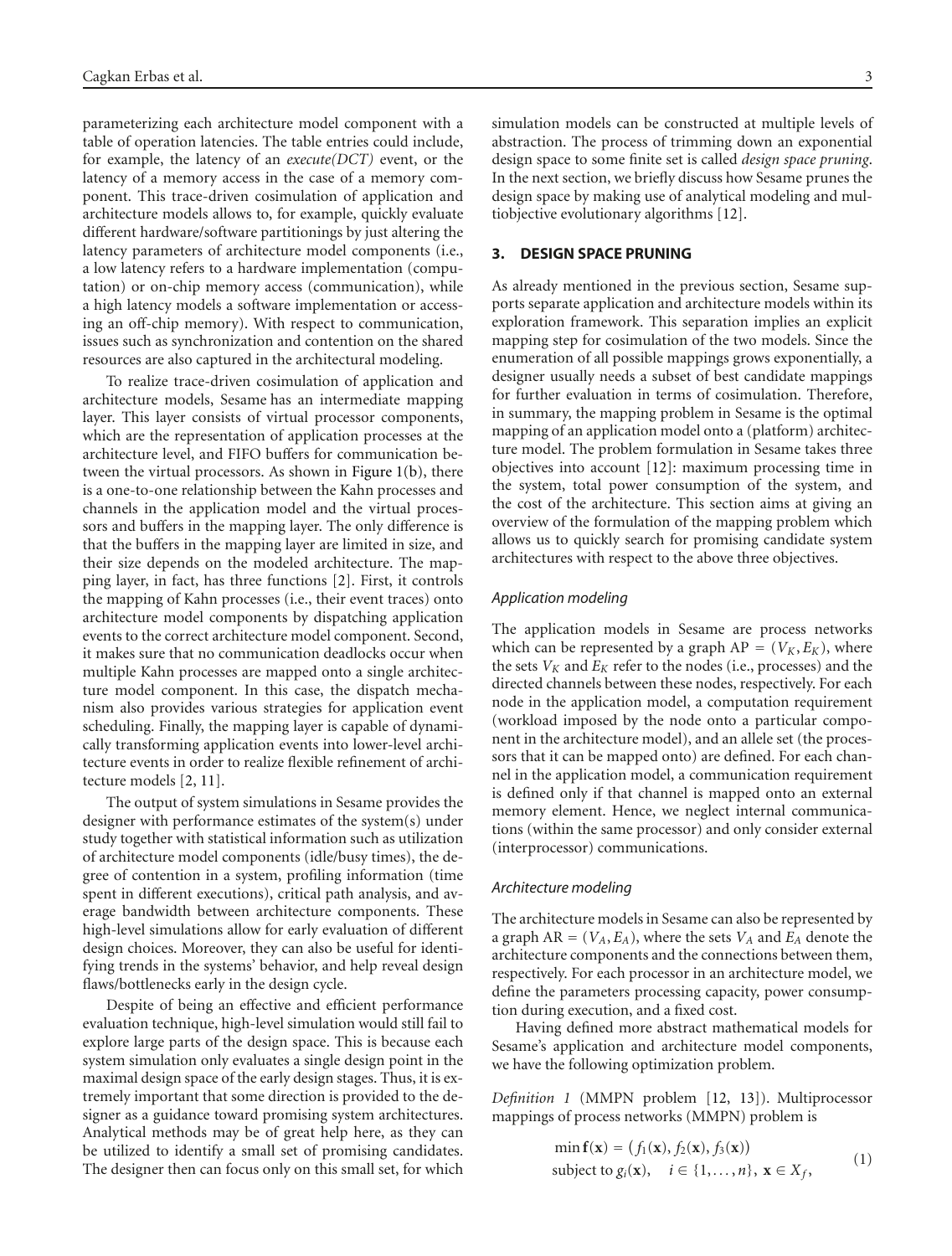where  $f_1$  is the maximum processing time,  $f_2$  is the total power consumption,  $f_3$  is the total cost of the system.

The functions  $g_i$  are the constraints, and  $\mathbf{x} \in X_f$  are the decision variables. These variables represent decisions like which processes are mapped onto which processors, or which processors are used in a particular architecture instance. The constraints of the problem make sure that the decision variables are valid, that is,  $X_f$  is the feasible set. For example, all processes need to be mapped onto a processor from their allele sets; or if two communicating processes are mapped onto the same processor, the channel(s) between them must also be mapped onto the same processor, and so on. The optimization goal is to identify a set of solutions which are superior to all other solutions when all three objective functions are minimized.

Here, we have provided an overview of the MMPN problem. The exact mathematical modeling and formulation can be found in [\[12\]](#page-10-0).

#### *3.1. Multiobjective optimization*

To solve the above multiobjective integer optimization problem, we use the (improved) strength Pareto evolutionary algorithm (SPEA2) [\[14\]](#page-10-2) that finds a set of approximated Pareto-optimal mapping solutions, that is, solutions that are *not dominated* in terms of quality (performance, power, and cost) by any other solution in the feasible set. To this end, SPEA2 maintains an external set to preserve the nondominated solutions encountered so far besides the original population. Each mapping solution is represented by an individual encoding, that is, a chromosome in which the genes encode the values of parameters. SPEA2 uses the concept of dominance to assign fitness values to individuals. It does so by taking into account how many individuals a solution dominates and is dominated by. Distinct fitness assignment schemes are defined for the population and the external set to always ensure that better fitness values are assigned to individuals in the external set. Additionally, SPEA2 performs *clustering* to limit the number of individuals in the external set (without losing the boundary solutions) while also maintaining diversity among them. For selection, it uses binary tournament with replacement. Finally, only the external nondominated set takes part in selection. In our SPEA2 implementation, we have also introduced a repair mechanism [\[12](#page-10-0)] to handle infeasible solutions. The repair takes place before the individuals enter evaluation to make sure that only valid individuals are evaluated.

In [\[12\]](#page-10-0), we have shown that an SPEA2 implementation to heuristically solve the multiobjective optimization problem can provide the designer with good insight on the quality of candidate system architectures. This knowledge can subsequently be used to select an initial (platform) architecture to start the system-level simulation phase, or to guide a designer in finding for example alternative architectures when system-level simulation indicates that the architecture under investigation does not fulfill the requirements. Next, we continue discussing implementation details regarding Sesame's system-level simulation framework.



<span id="page-3-1"></span>Figure 2: Sesame software overview. Sesames model description language YML is used to describe the application model, the architecture model, and the mapping which relates the two models for cosimulation.

## <span id="page-3-0"></span>**4. THE COSIMULATION ENVIRONMENT**

All three layers in Sesame (see [Figure 1\(b\)\)](#page-1-2) are composed of components which should be instantiated and connected using some form of object creation and initialization mechanism. An overview of the Sesame software framework is given in [Figure 2,](#page-3-1) where we use YML (Y-chart modeling language) to describe the application model, the architecture model, and the mapping which relates the two models for cosimulation. YML, which is an XML-based language, describes simulation models as directed graphs. The core elements of YML are network, node, port, link, and property. YML files containing only these elements are called flat YML. There are two additional elements set and script which were added to equip YML with scripting support to simplify the description of complicated models, for example, a complex interconnect with a large number of nodes. We now briefly describe these YML elements.

(i) network: network elements contain graphs of nodes and links, and may also contain subnetworks which create hierarchy in the model description. A network element requires a name and optionally a class attribute. Names must be unique in a network for they are used as identifiers.

(ii) node: node elements represent building blocks (or components) of a simulation model. Kahn processes in an application model or components in an architecture model are represented by nodes in their respective YML description files. Node elements also require a name and usually a class attribute which are used by the simulators to identify the node type. For example, in [Figure 3\(a\),](#page-4-0) the class attribute of node A specifies that it is a  $C++$  (application) process.

(iii) port: port elements add connection points to nodes and networks. They require name and dir attributes. The dir attribute defines the direction of the port and may have values *in* or *out*. Port names must also be unique in a node or network.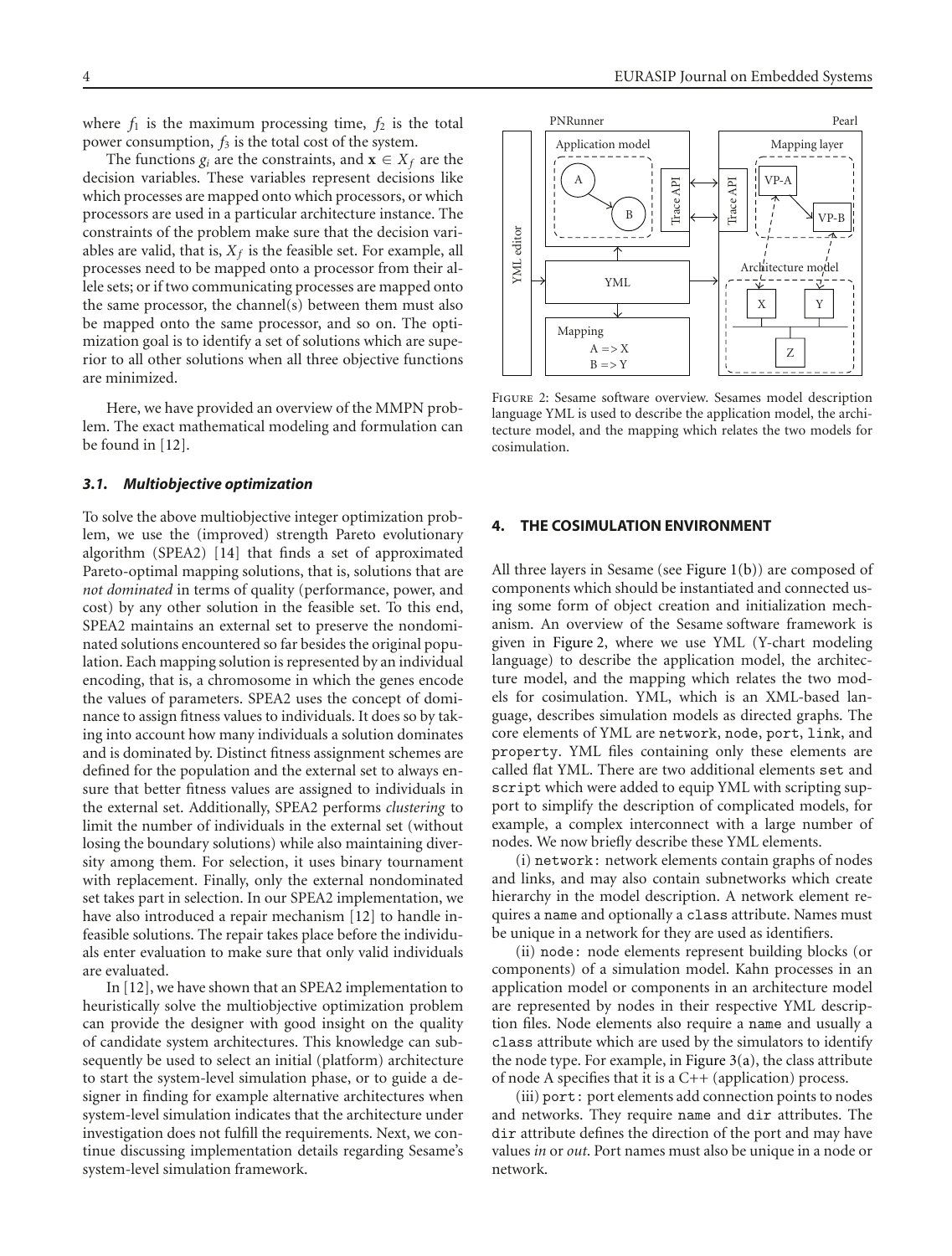```
<network name="ProcessNetwork" class="KPN">
  <property name="library" value="libPN.so"/>
  <node name="A" class="CPP Process">
    <port name="port0" dir="in"/>
 <port name="port1" dir="out"/>
  </node>
  <node name="B" class="CPP Process">
    <port name="port0" dir="in"/>
    <port name="port1" dir="out"/>
 </node>
  <node name="C" class="CPP Process">
    <port name="port0" dir="in"/>
    <port name="port1" dir="out"/>
 </node>
  <link innode="B" inport="port1"
   outnode="A" outport="port0"/>
 <link innode="A" inport="port1"
    outnode="C" outport="port0"/>
 <link innode="C" inport="port1"
    outnode="B" outport="port0"/>
</network>
```
(a) YML description of process network in [Figure 1](#page-1-3)

```
<set init="$i = 0" cond="$i < 10" loop="$i++">
 <script>
  $nodename="processor$i"
 <script/>
  <node name="$nodename" class="pearl object">
   <port name="port0" dir="in"/>
    <port name="port1" dir="out"/>
 </node>
</set>
```
(b) An example illustrating the usage of set and script elements

```
<mapping side="source" name="application">
 <mapping side="dest" name="architecture">
    <map source="A" dest="X">
     <port source="portA" dest="portBus"/>
    </map>
    <map source="B" dest="Y">
      <port source="portB" dest="portBus"/>
    </map>
    <instruction source="op A" dest="op A"/>
    <instruction source="op B" dest="op B"/>
  </mapping>
</mapping>
```
(c) The YML for the mapping in [Figure 2](#page-3-1)

<span id="page-4-2"></span>Figure 3: Structure and mapping descriptions via YML files.

(iv) link: link elements connect ports. They require innode, inport, outnode, and outport attributes. The innode and outnode attributes denote the names of nodes (or subnetworks) to be connected. Ports used for the connection are specified by inport and outport.

(v) property: property elements provide additional information for YML objects. Certain simulators may require certain information on parameter values. For example, Sesame 's architecture simulator needs to read an array of execution latencies for each processor component in order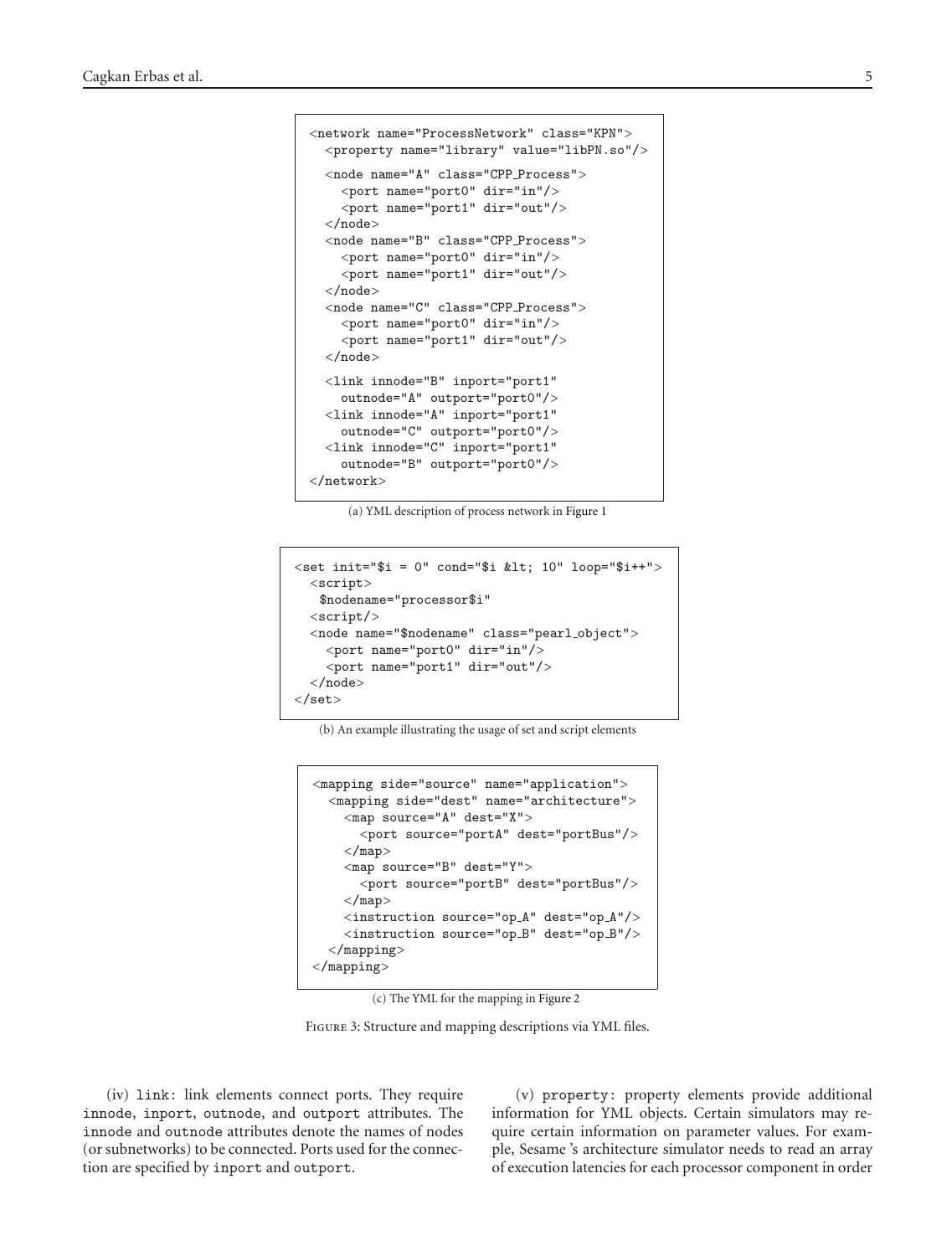to associate timing values to incoming application events. In [Figure 3\(a\),](#page-4-0) the *ProcessNetwork* element has a *library* property which specifies the name of the shared library where the object code belonging to *ProcessNetwork*, for example, object codes of its node elements *A*, *B*, and *C* reside. Property elements require name and value attributes.

(vi) script: the script element supports Perl as a scripting language for YML. The text encapsulated by the script element is processed by the Perl interpreter in the order it appears in the YML file. The script element has no attributes. The namings in name, class, and value attributes that begin with a "\$" are evaluated as global Perl variables within the current context of the Perl interpreter. Therefore, users should take good care to avoid name conflicts. The script element is usually used together with the set element in order to create complex network structures. [Figure 3\(b\)](#page-4-1) gives such an example, which will be explained below.

(vii) set: the set element provides a for-loop like structure to define YML structures which simplifies complex network descriptions. It requires three attributes init, cond, and loop. YML interprets the values of these attributes as a script element. The init is evaluated once at the beginning of set element processing, cond is evaluated at the beginning of every iteration and is considered as a boolean. The processing of a set element stops when its cond is false or 0. The loop attribute is evaluated at the end of each iteration. [Figure 3\(b\)](#page-4-1) provides a simple example in which the set element is used to generate ten processor components.

The YML description of the process network in Figure  $1(a)$  is shown in [Figure 3.](#page-4-2) The process network defined has three C++ processes, each associated with input and output ports, which are connected through the link elements and embedded in *ProcessNetwork*. In addition to structural descriptions, YML is also used to specify mapping descriptions, that is, relating application tasks to architecture model components.

(i) mapping: mapping elements identify application and architecture simulators for mapping. An example is given with the following map element.

(ii) map: map elements map application nodes (model components) onto architecture nodes. The node mapping in [Figure 2,](#page-3-1) that is mapping processes A and B onto processors X and Y, is given in [Figure 3\(c\)](#page-4-3) where *source* (*dest*) refers to the application (architecture) side.

(iii) port: port elements relate application ports to architecture ports. When an application node is mapped onto an architecture node, the connection points (or ports) also need to be mapped to specify which communication medium should be used in the architecture model simulator.

(iv) instruction: instruction elements specify computation and communication events generated by the application simulator and consumed by the architecture simulator. In short, they map application event names onto architecture event names.

Sesame 's application simulator is called *PNRunner* , or process network runner. PNRunner implements the semantics of Kahn process networks and supports the well-known YAPI interface [\[15](#page-10-3)]. It reads a YML application description file and executes the application model described there. The object code of each process is fetched from a shared library as specified in the YML description, for example, "libPN.so" in [Figure 3.](#page-4-2) PNRunner currently supports C++ processes, while any language for which a process loader class is written could be used. This is because PNRunner relies on the loader classes for process executions. Besides, from the perspective of PNRunner , data communicated through the channels is typed as "blocks of bytes." Interpretation of data types is done by processes and process loaders. As already shown in [Figure 3,](#page-4-2) the class attribute of a node informs PNRunner which process loader it should use. To pass arguments to the process constructors or to the processes themselves, the property *arg* has been added to YML. Process classes are loaded through generated stub code. In [Figure 4,](#page-6-1) we present an example application process, which is an IDCT process from an H.263 decoder application. It is derived from the parent class *Process* which provides a common interface. Following YAPI, ports are template classes to set the type of data exchanged.

As can be seen in [Figure 2,](#page-3-1) PNRunner also provides a trace API to drive an architecture simulator. Using this API, PNRunner can send application events to the architecture simulator where their performance consequences are simulated. While reading data from or writing data to ports, PN-Runner generates a communication event as a side effect. Hence, communication events are automatically generated. Computation events, however, must be signaled explicitly by the processes. This is achieved by annotating the process code with *execute(char*<sup>∗</sup>*)* statements. In the main function of the IDCT process in [Figure 4,](#page-6-1) we show a typical example. This process first reads a block of data from port *block-InP*, performs an IDCT operation on the data, and writes output data to port *blockOutP*. The *read* and *write* functions, as a side effect, automatically generate the communication events. However, we have added the function call *execute("IDCT")* to record that an IDCT operation is performed. The string passed to the *execute* function represents the type of the execution event and needs to match to the operations defined in the YML file.

Sesame 's architecture models are implemented in the Pearl discrete event simulation language [\[16](#page-10-4)], or in SCPEx [\[17](#page-10-5)], which is a variant of Pearl implemented on top of SystemC. Pearl is a small but powerful object-based language which provides easy construction of abstract architecture models and fast simulation. It has a C-like syntax with a few additional primitives for simulation purposes. A Pearl program is a collection of concurrent objects which communicate with each other through message passing. Each object has its own data space which cannot be directly accessed by other objects. The objects send messages to other objects to communicate, for example, to request some data or operation. The called object may then perform the request, and if expected, may also reply to the calling object.

The Pearl programming paradigm (as well as that of SCPEx) differs from the popular SystemC language in a number of important aspects. Pearl, implementing the messagepassing mechanism, abstracts away the concept of ports and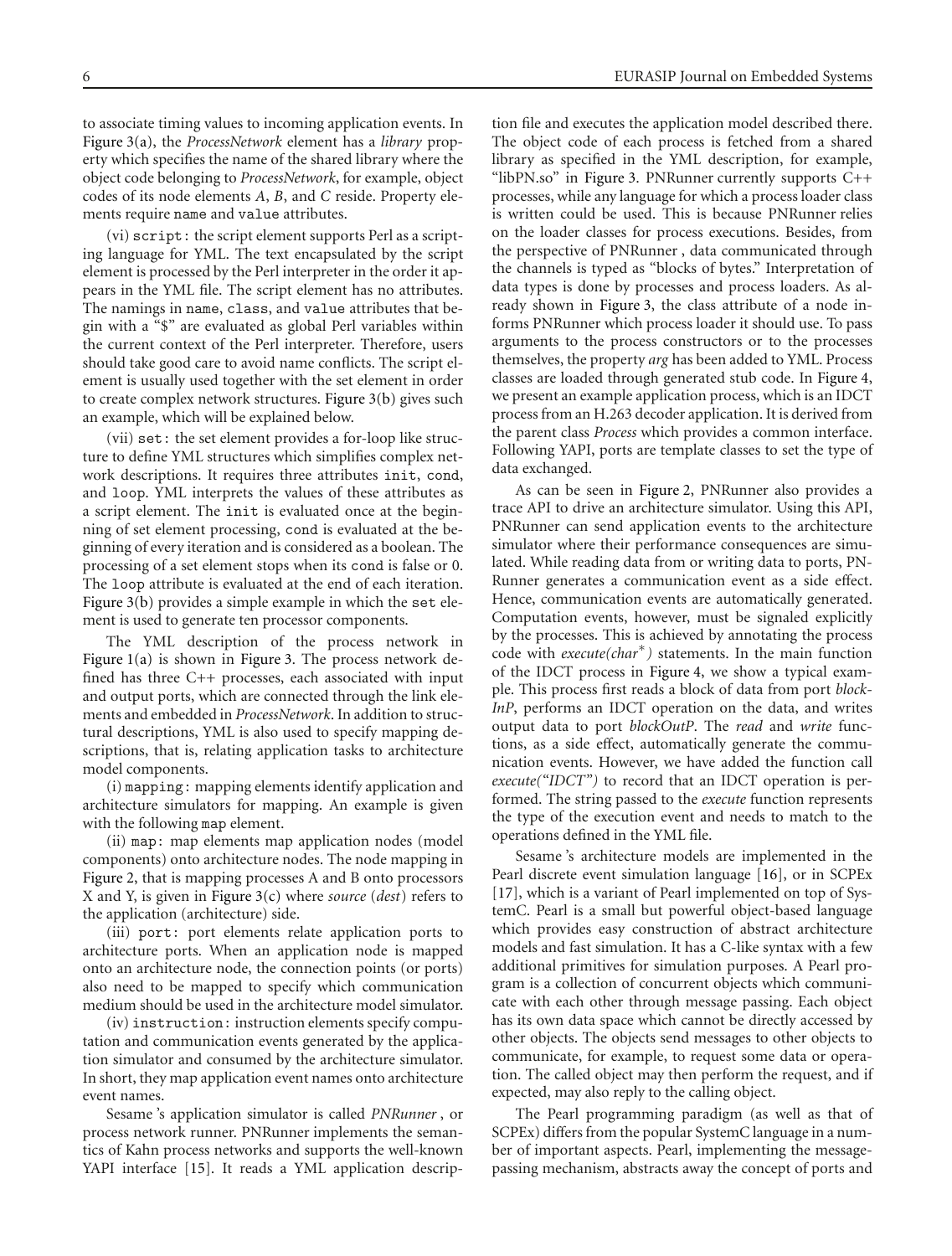```
class Idct: public Process {
 InPort<Block> blockInP;
  OutPort<Block> blockOutP;
  // private member function
  void idct (short * block);
  public:
    Idct(const class Id& n, In<Block>& blockinF,
     Out<Block>& blockOutF);
    const char-
 type() const {return "Idct";}
    void main();
};
// constructor
Idct::Idct(const class Id& n, In<Block>& blockInF,
  Out<Block>& blockOutF)
   : Process(n), blockInP(id("blockInP"), blockInF),
     blockOutP(id("blockOutP"), blockOutF)
{ }
// main member function
void Idct::main() {
 Block tmpblock;
  while(true) {
    read(blockInP, tmpblock);
    idct(tmpblock.data);
    execute("IDCT");
    write(blockOutP, tmpblock);
  }
}
```
<span id="page-6-1"></span>FIGURE 4: C++ code for the IDCT process taken from an H.263 decoder process network application. The process reads a block of data from its input port, performs an IDCT operation on the data, and writes the transformed data to its output port.

explicit channels connecting ports as employed in SystemC. Buffering of messages in the object message queues is also handled implicitly by the Pearl run-time system, whereas in SystemC one has to implement explicit buffering. Additionally, Pearl's message-passing primitives lucidly incorporate interobject synchronization, while separate event notifications are needed in SystemC. As a consequence of these abstractions, Pearl is, with respect to SystemC, less prone to programming errors [\[17](#page-10-5)].

[Figure 5](#page-7-0) shows a piece of Pearl code implementing a high-level processor component. Pearl objects communicate via synchronous or asynchronous messages. The load method of the processor object in [Figure 5](#page-7-0) communicates with the memory object synchronously via the message call:

#### mem ! load (nbytes, address);

An object sending a synchronous message blocks until the receiver replies with the reply() primitive. Asynchronous messages, however, do not cause the sending object to block; the object continues execution with the next instruction. Pearl objects have message queues where all received messages are collected. Objects can wait for messages to arrive using block() with the method names as parameter or *any* to refer to all methods. To wait for a certain interval in simulation time, the blockt(interval) primitive is used. In [Figure 5,](#page-7-0) for example, the compute method models an execution latency with the blockt using the array of operation latencies provided by the YML description. So, dependent on the type of the incoming computation event, a certain latency is modeled. At the end of simulation, the Pearl runtime system outputs a post-mortem analysis of the simulation results. For this purpose, it keeps track of some statistical information such as utilization of objects (idle/busy times), contention (busy objects with pending messages), profiling (time spent in object methods), critical path analysis, and average bandwidth between objects.

## <span id="page-6-0"></span>**5. CALIBRATING SYSTEM-LEVEL MODELS**

As was explained, an architecture model component in Sesame associates latency values to the incoming application events that comprise the computation and communication operations to be simulated. This is accomplished by parameterizing each architecture model component with a table of operation latencies. Therefore, regarding the accuracy of system-level performance evaluation, it is important that these latencies correctly reflect the speed of their corresponding architecture components. We now briefly discuss two techniques (one for software and another one for hardware implementations) which are deployed in Sesame to attain latencies with good accuracy.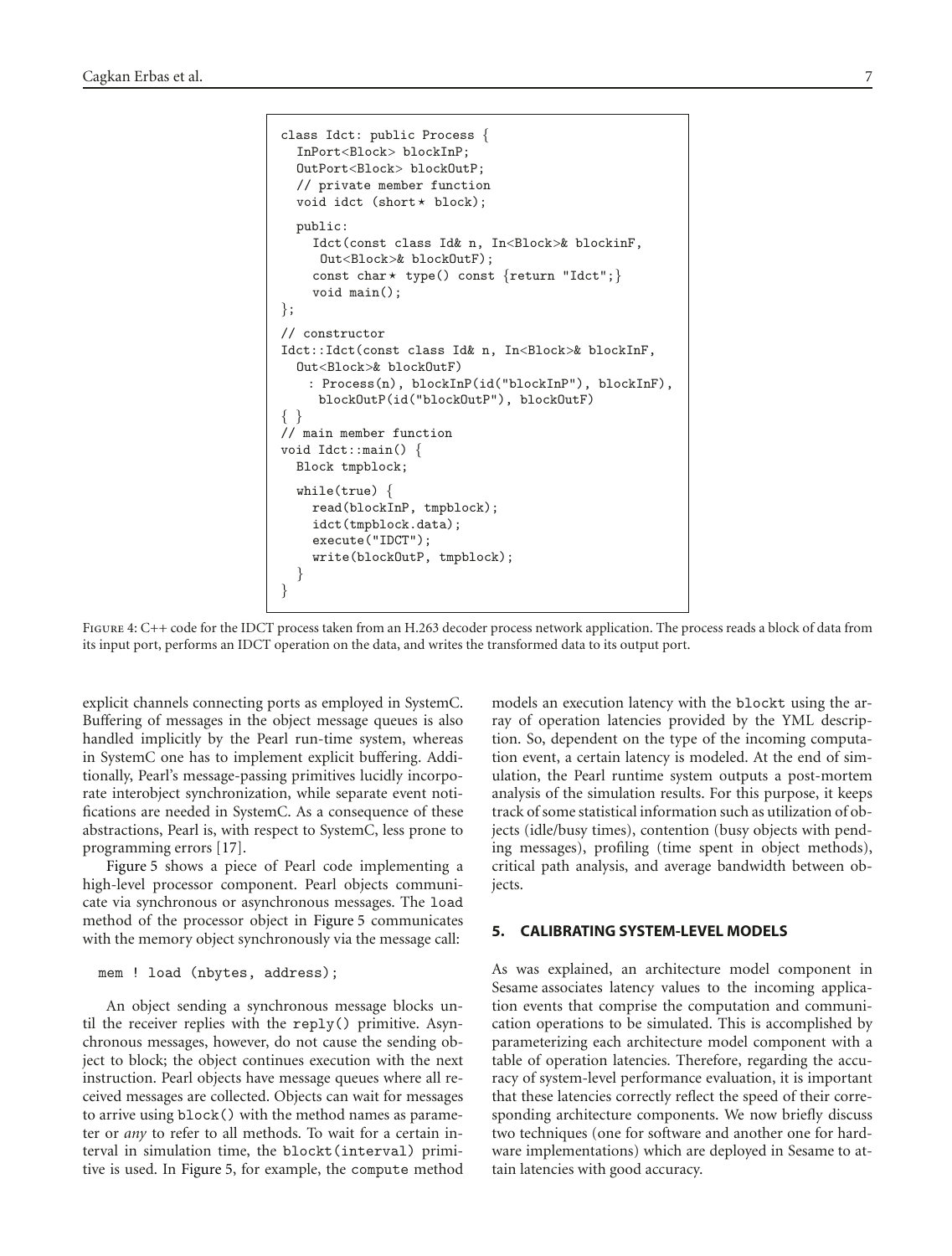```
class processor
mem : memory
nopers : integer // needed for array size
opers_t = [novers] integer // type definition
opers : opers_t // array of operation latencies
simtime : integer // local variable
compute : (operindx:integer) - > void {<br>simtime = opers[operindx]; // simulation time
  sintime = opers[operindx];
  blockt(simtime); // simulate the operation
  reply();
}
load : (nbytes:integer, address:integer) − > void {
  mem ! load(nbytes, address); // memory call
  reply();
}
// store method omitted
{
  while(true) {
    block(any);
  }
}
```
<span id="page-7-2"></span><span id="page-7-0"></span>Figure 5: Pearl implementation of a generic high-level processor.

<span id="page-7-1"></span>

(b) Solution for hardware implementations

Figure 6: Obtaining low-level numbers for model calibration.

The first technique can be used to calibrate the latencies of programmable components in the architecture model, such as microprocessors, DSPs, application specific instruction processors (ASIPs), and so on. The calibration technique, as depicted in [Figure 6\(a\),](#page-7-1) requires that the designer has access to the C/C++ cross compiler and a low-level (ISS/RTL) simulator of the target processor. In the figure, we have chosen to calibrate the latency value(s) of (Kahn) process C which is mapped to some kind of processor for which we have a cross compiler and an instruction set simulator (ISS). First, we take process C, and substitute its Kahn communication for UNIX IPC-based communication (i.e., to realize the interprocess communication between the two simulators: PNRunner and the ISS), and generate binary code using the cross compiler. The code of process C in PNRunner is also modified (now called process C"). Process C" now simply forwards its input data to the ISS, blocks until it receives processed data from the ISS, and then writes received data to its output Kahn channels. Hence, process C" leaves all computations to the ISS, which additionally records the number of cycles taken for the computations while performing them. Once this mixed-level simulation is finished, recordings of the ISS can be analyzed statistically, for example, the arithmetic means of the measured code fragments can be taken as the latency for the corresponding architecture component in the system-level architecture model. This scheme can also be easily extended to an application/architecture mixed-level cosimulation using a recently proposed technique called *trace calibration* [\[18](#page-10-6)].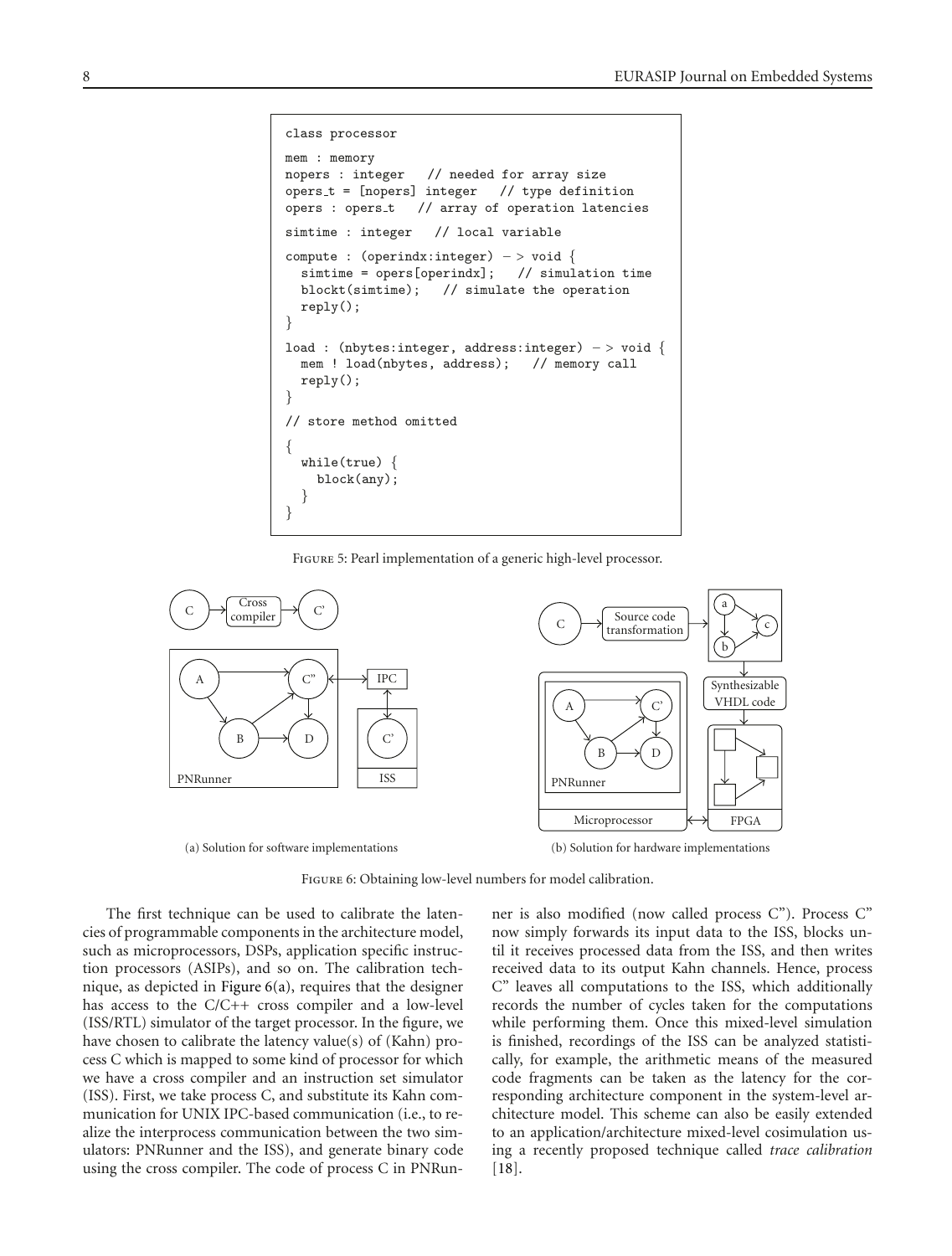TABLE 1: Simulation and validation results.

<span id="page-8-1"></span>

| Case study                      | Simulation efficiency                      | Accuracy                          |
|---------------------------------|--------------------------------------------|-----------------------------------|
| Motion-JPEG [2]<br>(nonrefined) | 700 000 cycles/s on<br>2.8 GHz Pentium 4   |                                   |
| Motion-JPEG [2]<br>(refined)    | 250 000 cycles/s on<br>2.8 GHz Pentium 4   |                                   |
| QR Algorithm [21]               | 5000 cycles/s on<br>333 MHz Sun Ultra 10   | $3.5\%$ (best)<br>36% (worst)     |
| Motion-JPEG [22]<br>(refined)   | 1 350 000 cycles/s on<br>2.8 GHz Pentium 4 | $0.5\%$ (best)<br>$1.9\%$ (worst) |

The second calibration technique makes use of reconfigurable computing with field programmable gate arrays (FP-GAs). [Figure 6\(b\)](#page-7-2) illustrates this calibration technique for hardware components. This time it is assumed that the process C is to be implemented in hardware. First, the application programmer takes the source code of process C and performs source code transformations on it, which unveils the parallelism within the process C. These transformations, starting from a single process, create a functionally equivalent (Kahn) process network with processes at finer granularities. The abstraction level of the processes is lowered such that a one-to-one mapping of the process network to an FPGA platform becomes possible. There are already some prototype environments which can accomplish these steps for certain applications. For example, the Compaan tool [\[19\]](#page-10-9) can automatically perform process network transformations while the Laura [\[20](#page-10-10)] tool can generate VHDL code from a process network specification. This VHDL code can then be synthesized and mapped onto an FPGA using commercial synthesis tools. By mapping process C onto an FPGA and executing the remaining processes of the original process network on a microprocessor (e.g., an FPGA board connected to a computer using a PCI bus, or a processor core embedded into the FPGA), statistics on the hardware implementation of process C can be collected to calibrate the corresponding system-level hardware component.

## <span id="page-8-0"></span>**6. EXPERIMENTS**

In [Table 1,](#page-8-1) we present some numbers of interest from our earlier experiments with the Sesame framework. The first two rows correspond to two system-level simulations, where we have subsequently mapped a Motion-JPEG encoder onto an MP-SoC platform architecture [\[2](#page-9-2)]. In both simulations, we have encoded 11 picture frames each with a resolution of  $352 \times 288$  pixels and used nonrefined (black-box) processor components except the DCT processor. The only difference in two simulations is that the DCT processor is nonrefined in the first simulation, while a refined pipelined model is used on the second case. These simulation results reveal that system-level simulation can be very fast, simulating the entire multiprocessor system within a range of hundreds of thousands to a few millions of cycles/s, even in the case of model refinements. The last two rows of [Table 1](#page-8-1) are on the accuracy of system-level simulation based on some earlier validation



<span id="page-8-2"></span>Figure 7: Performance results of the best mappings obtained by exhaustive search.

experiments. These results have been obtained by calibrating Sesame using techniques from [Section 5](#page-6-0) and comparing the results with real implementations on an FPGA. The results suggest that well-calibrated system-level models can be very accurate. We should further note that the architecture models in QR and M-JPEG experiments are only composed of around 400 and 600 lines of Pearl code, respectively.

[Figure 7](#page-8-2) shows the results from an experiment in which we have mapped a restructured version of the aforementioned M-JPEG encoder—containing six application processes—onto an MP-SoC platform architecture. This architecture consists of up to four processor cores connected by a crossbar switch. The processor cores can be of the type MicroBlaze or PowerPC. This is due to the fact that we are currently using a Virtex II Pro FPGA platform to validate our simulation results against a real system prototype. Thanks to Sesame's fast architecture simulator, we were able to determine the performance consequences of all points in a part of the design space by exhaustively simulating every single point. This means that we have varied the number of processors from one to four, the type of processors from MicroBlaze to PowerPC, and the mappings of the six application processes onto these different instances of the platform architecture. All of this yields 10 148 experiments which in total took 86 minutes using the Sesame system-level simulation framework. In [Figure 7,](#page-8-2) we have plotted the performance of the design points with the best mappings of the application onto the fourteen different instances of the platform architecture. We observe that the estimated execution time of the system ranges from 124, 287, 479 cycles for the fastest implementation to 457, 546, 152 cycles for the slowest to process an input of 8 consecutive frames of  $128 \times 128$  pixels in YUV format. For bigger systems where it is infeasible to explore every point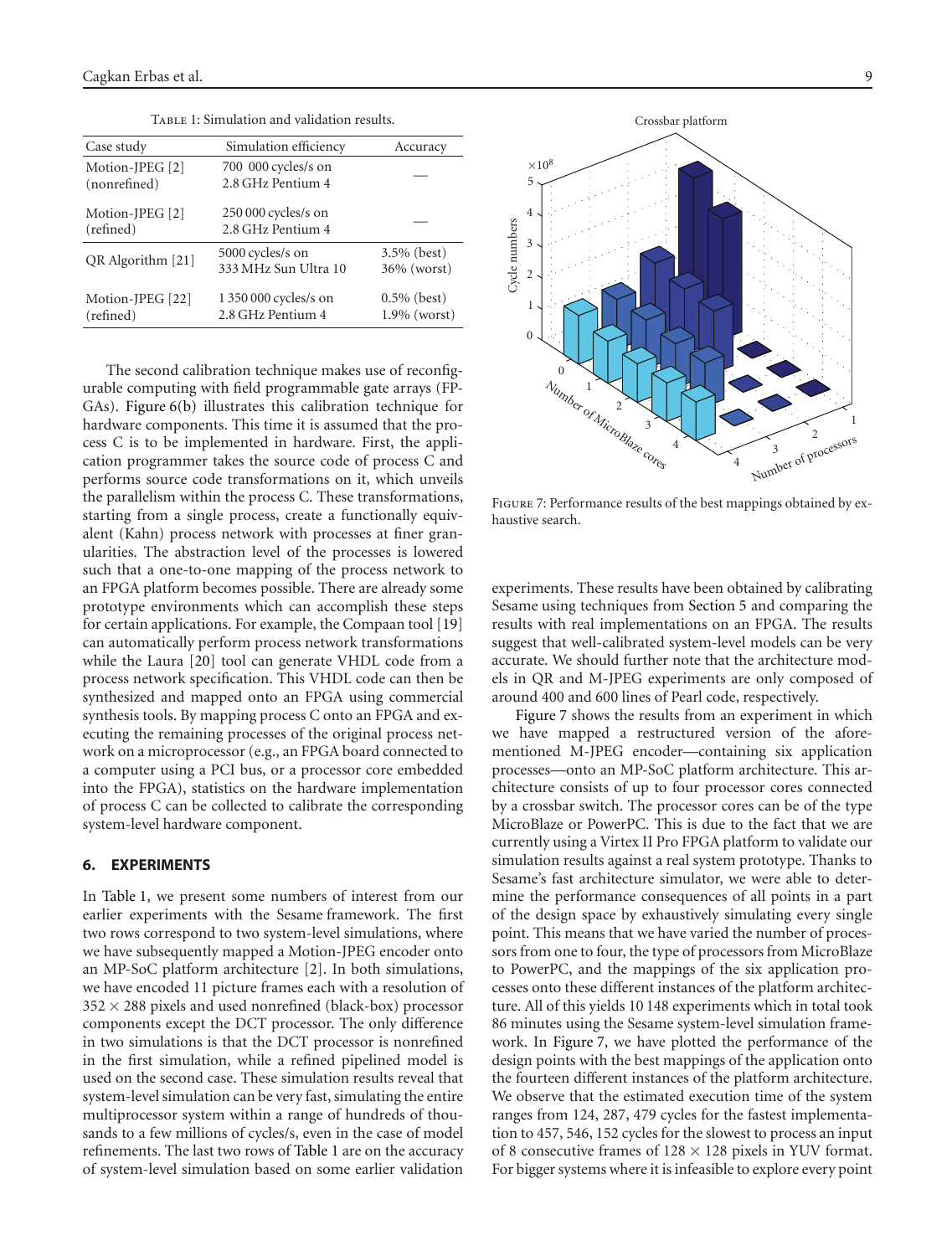## <span id="page-9-4"></span>**7. RELATED WORK**

There are a number of architectural exploration environments, such as (Metro)Polis [\[4](#page-9-12), [6](#page-9-6)], Mescal [\[23\]](#page-10-11), MESH [\[5](#page-9-3)], Milan [\[24](#page-10-12)], and various SystemC-based environments like in [\[25](#page-10-13)], that facilitate flexible system-level performance evaluation by providing support for mapping a behavioral application specification to an architecture specification. For example, in MESH [\[5](#page-9-3)], a high-level simulation technique based on frequency interleaving is used to map logical events (referring to application functionality) to physical events (referring to hardware resources). In [\[26](#page-10-14)], an excellent survey is presented of various methods, tools, and environments for early design space exploration. In comparison to most related efforts, Sesame tries to push the separation of modeling application behavior and modeling architectural constraints at the system level to even greater extents. This is achieved by architecture-independent application models, application-independent architecture models, and a mapping step that relates these models for trace-driven cosimulation.

In [\[27](#page-10-15)] Lahiri et al. also use a trace-driven approach, but this is done to extract communication behavior for studying on-chip communication architectures. Rather than using the traces as input to an architecture simulator, their traces are analyzed statically. In addition, a traditional hardware/software cosimulation stage is required in order to generate the traces. Archer [\[28\]](#page-10-16) shows similarities with the Sesame framework due to the fact that both Sesame and Archer stem from the earlier Spade project [\[29\]](#page-10-17). A major difference is, however, that Archer follows a different application-to-architecture mapping approach. Instead of using event traces, it maps the so-called symbolic programs, which are derived from the application model, onto architecture model resources. Moreover, unlike Sesame, Archer does not include support for rapidly pruning the design space.

## <span id="page-9-5"></span>**8. DISCUSSION**

This paper provided an overview of our system-level modeling and simulation environment—Sesame. Taking Sesame as a basis, we have discussed many important key concepts such as Y-chart-based systems modeling, design space pruning and exploration, trace-driven cosimulation, model calibration and so on. Future work on Sesame will include (i) extending application and architecture model libraries further with components operating at multiple levels of abstraction, (ii) improving its accuracy with techniques such as trace calibration [\[18\]](#page-10-6), (iii) performing further validation case studies to test proposed accuracy improvements, and (iv) applying Sesame to other application domains.

What is more, the calibration of timing parameters of the system-level models by getting feedback from (or coupling with) low-level simulators or from FPGA prototype implementations can also be extended to calibrate power numbers. For example, instead of coupling Sesame with simplescalar to measure timing values for software components, one could as well couple Sesame with a low-level power simulator such as Wattch [\[30\]](#page-10-18) or Simplepower [\[31\]](#page-10-19) to obtain power numbers. The same is true for the hardware components. Once an FPGA prototype implementation is built, it can be used for power measurement during execution.

## <span id="page-9-1"></span><span id="page-9-0"></span>**REFERENCES**

- [1] K. Keutzer, A. R. Newton, J. M. Rabaey, and A. Sangiovanni-Vincentelli, "System-level design: orthogonalization of concerns and platform-based design," *IEEE Transactions on Computer-Aided Design of Integrated Circuits and Systems*, vol. 19, no. 12, pp. 1523–1543, 2000.
- <span id="page-9-2"></span>[2] A. D. Pimentel, C. Erbas, and S. Polstra, "A systematic approach to exploring embedded system architectures at multiple abstraction levels," *IEEE Transactions on Computers*, vol. 55, no. 2, pp. 99–112, 2006.
- [3] A. Bakshi, V. Prasanna, and A. Ledeczi, "Milan: a model based integrated simulation framework for design of embedded systems," in *Proceedings of the Workshop on Languages, Compilers, and Tools for Embedded Systems (LCTES '01)*, pp. 82–87, Snowbird, Utah, USA, June 2001.
- <span id="page-9-12"></span>[4] F. Balarin, Y. Watanabe, H. Hsieh, L. Lavagno, C. Passerone, and A. Sangiovanni-Vincentelli, "Metropolis: an integrated electronic system design environment," *Computer*, vol. 36, no. 4, pp. 45–52, 2003.
- <span id="page-9-3"></span>[5] A. Cassidy, J. Paul, and D. Thomas, "Layered, multi-threaded, high-level performance design," in *Proceedings of the International Conference on Design, Automation and Test in Europe (DATE '03)*, pp. 954–959, Munich, Germany, March 2003.
- <span id="page-9-6"></span>[6] F. Balarin, P. D. Giusto, A. Jurecska, et al., *Hardware-Software Co-Design of Embedded Systems: The POLIS Approach*, Kluwer Academic, Boston, Mass, USA, 1997.
- <span id="page-9-7"></span>[7] B. Kienhuis, E. Deprettere, K. Vissers, and P. van der Wolf, "An approach for quantitative analysis of application-specific dataflow architectures," in *Proceedings of IEEE International Conference on Application-Specific Systems, Architectures and Processors (ASAP '97)*, pp. 338–349, Zurich, Switzerland, July 1997.
- <span id="page-9-8"></span>[8] G. Kahn, "The semantics of a simple language for parallel programming," in *Proceedings of the IFIP Congress on Information Processing*, pp. 471–475, Stockholm, Sweden, August 1974.
- <span id="page-9-9"></span>[9] S. Verdoolaege, H. Nikolov, and T. Stefanov, "Improved derivation of process networks," in *Proceedings of the 4th International Workshop on Optimization for DSP and Embedded Systems (ODES '06)*, New York, NY, USA, March 2006.
- <span id="page-9-10"></span>[10] T. Stefanov, B. Kienhuis, and E. Deprettere, "Algorithmic transformation techniques for efficient exploration of alternative application instances," in *Proceedings of the 10th International Symposium on Hardware/Software Codesign (CODES '02)*, pp. 7–12, Estes Park, Colo, USA, May 2002.
- <span id="page-9-11"></span>[11] C. Erbas and A. D. Pimentel, "Utilizing synthesis methods in accurate system-level exploration of heterogeneous embedded systems," in *Proceedings of IEEE Workshop on Signal Processing Systems (SIPS '03)*, pp. 310–315, Seoul, Korea, August 2003.